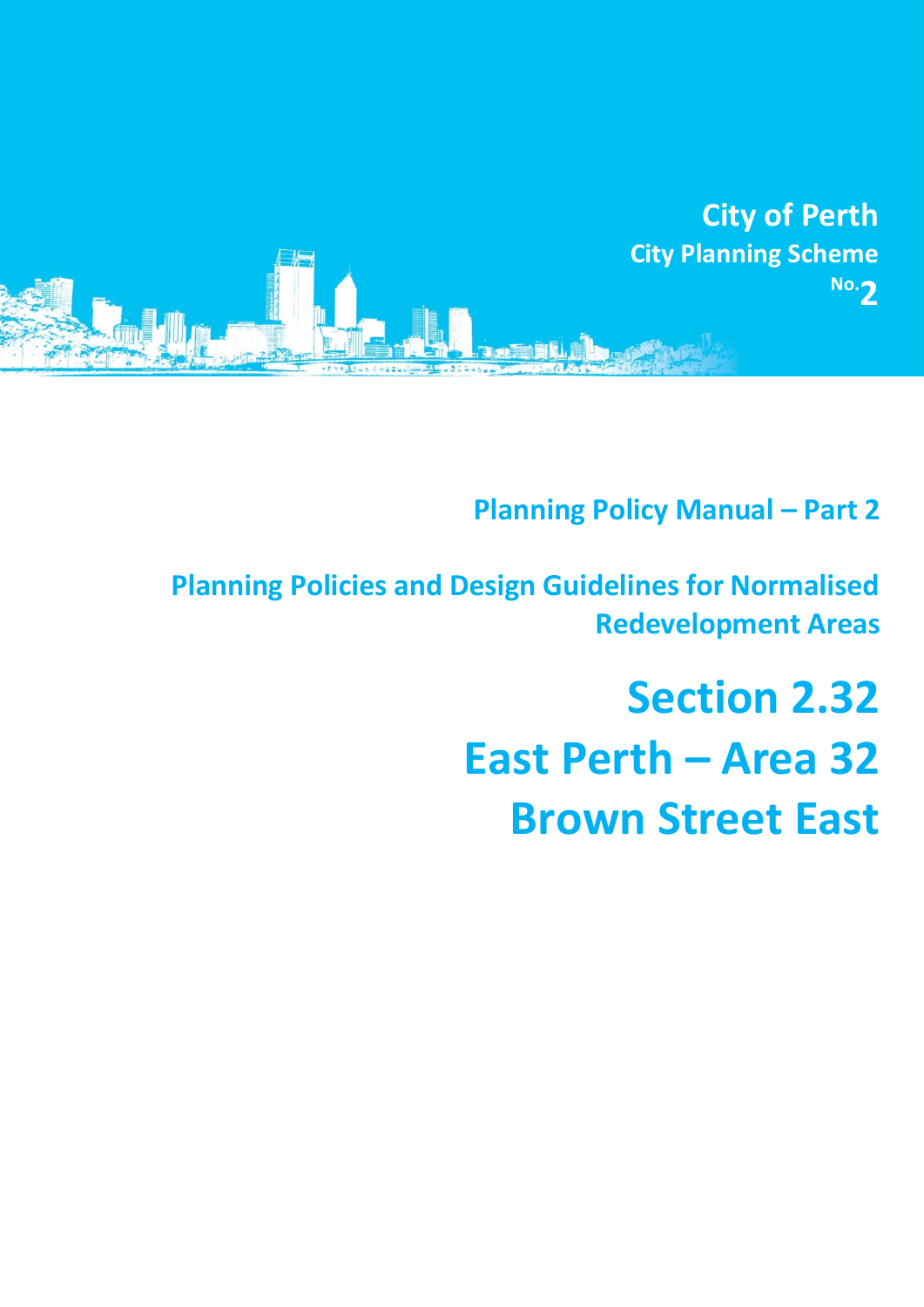

East Perth Area 32 – Brown Street East

| <b>Decision Reference</b> | <b>Synopsis</b> |
|---------------------------|-----------------|
| 11 March 2008             | Adopted         |
| 17 March 2015             | Amended         |
| 11 April 2017             | Amended         |
|                           |                 |
|                           |                 |
|                           |                 |
|                           |                 |
|                           |                 |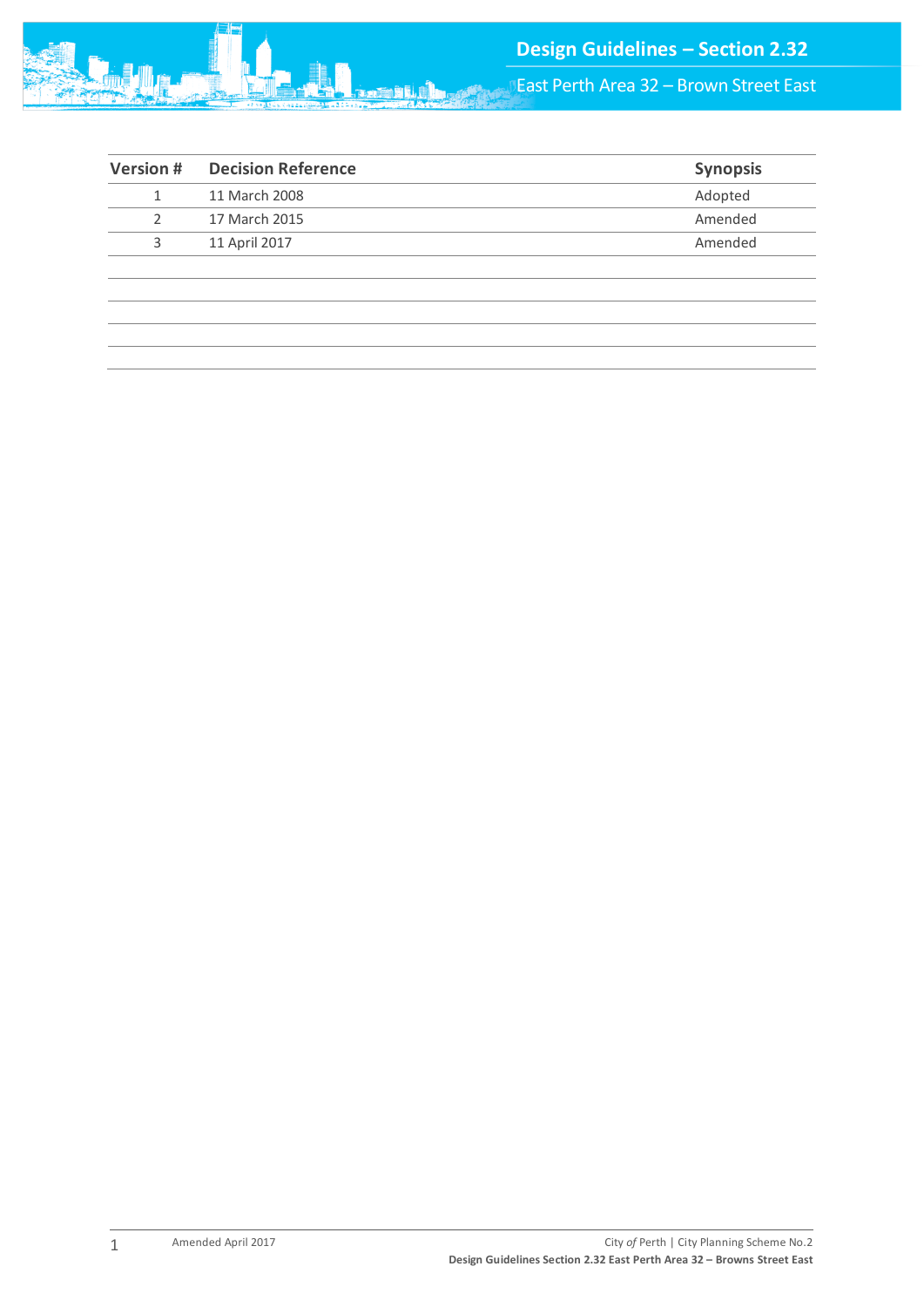# **CONTENTS**

| <b>PAGE</b> |
|-------------|
|             |
|             |
|             |
|             |
|             |
|             |
|             |
|             |
|             |
|             |
|             |
|             |
|             |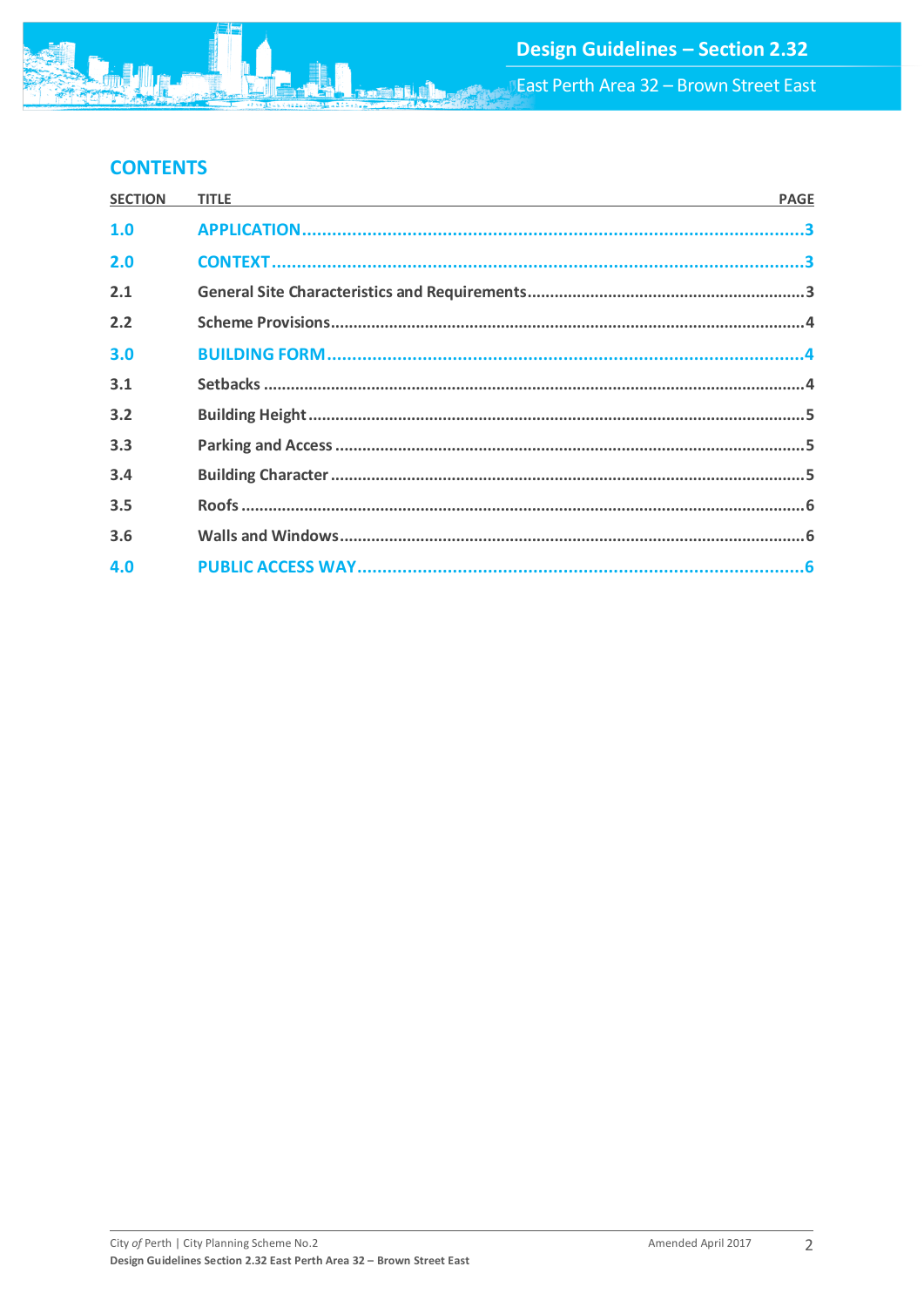<span id="page-3-0"></span>

The land fronting Brown Street between Victory Terrace and the rear of lots fronting East Parade, is within the Brown Street Precinct (Precinct EP9), as defined in the City of Perth Local Planning Scheme No. 26 (Normalised Redevelopment Areas) (herein called 'the Scheme'). These Guidelines apply to that area as shown in Figure 1.

# <span id="page-3-1"></span>**2.0 CONTEXT**

The land is gently southward facing with lots on a north-south orientation. Lots at the eastern end have river glimpses available through adjacent openings. Uses are a commercial and light service industry mix. South of Brown Street has been developed for single residential uses in the North Cove sector of the precinct.





## <span id="page-3-2"></span>**2.1 General Site Characteristics and Requirements**

The site is characterised by buildings of mainly one storey in height. Setback distances vary substantially reflecting different periods of development.

The buildings are representative of two primary `planning control' periods - before and after parking provision was an issue. Some buildings are of minimal setback and address the street. Some of these have vehicle crossovers to accommodate vehicle access and service deliveries. The newer buildings have larger setback areas, which generally accommodate parking.

The impact of the above is that buildings do not come together as a strong or coherent streetscape, although the consistency of uses within the street block adds a diversity to the Precinct generally.

Given the sites varied built form, low intensity of development, and proximity to the higher value residential land adjacent to the river foreshore and parkland, it is anticipated that some redevelopment of the land will occur in the medium to long term.

The street pattern in the area is remnant of the former grid structure and is clear and legible. Future proposals include the extension of the central pedestrian spine through the East Perth project area. This spine extends from Wittenoom Street in the south, through Haig Park, South Cove, North Cove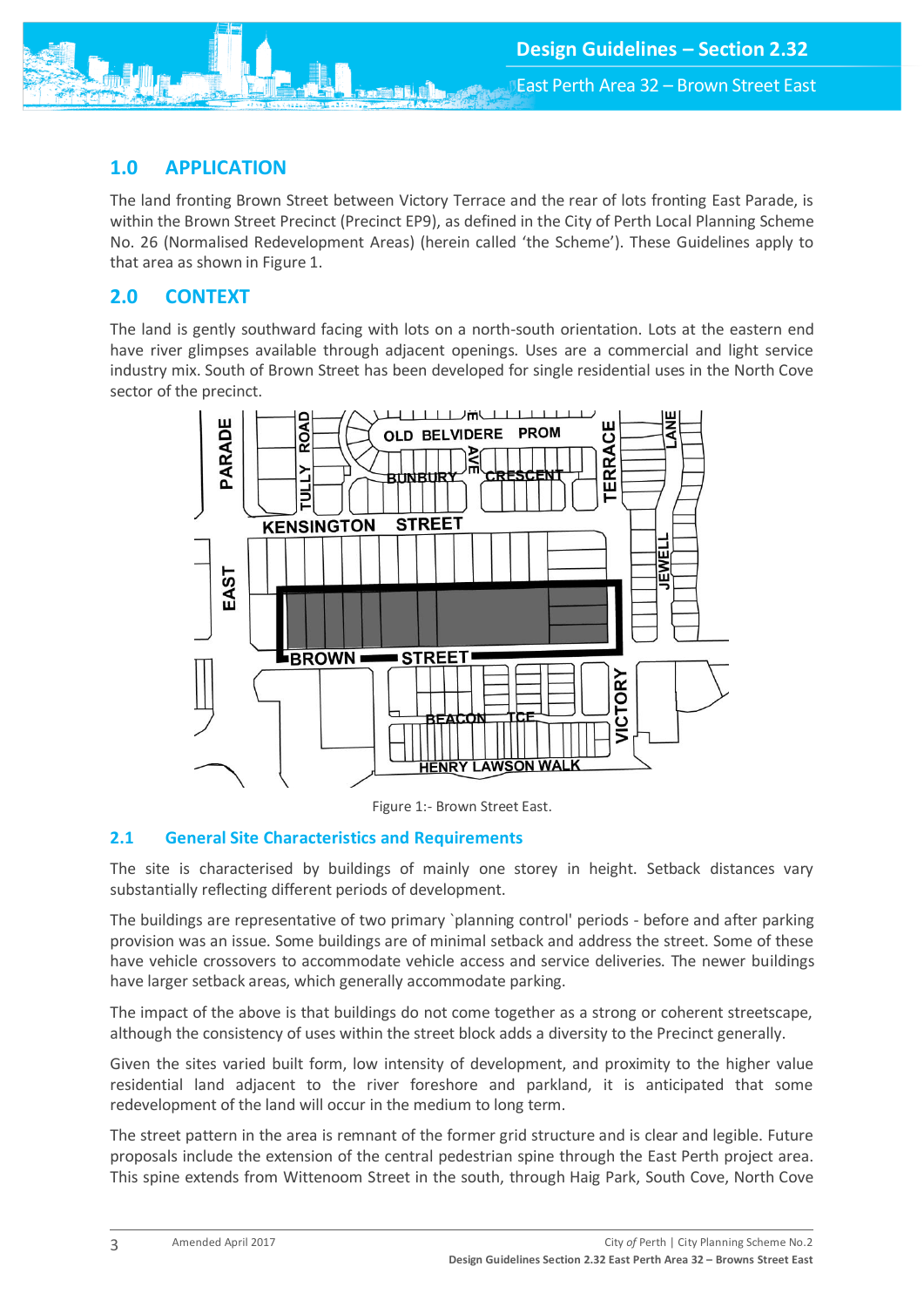and has been extended across the Belvidere Subdivision north of Kensington Street. These guidelines will seek the extension of the alignment through the site upon redevelopment of the affected lots.

In general, a consistent built up frontage will be sought for all streets in the precinct. The existing built form and 'grain' will be reinforced through the application of the guidelines.

The height of buildings in the precinct will be limited to two to four storeys (6m to 12m, 14m max at apex of roof) in accordance with building envelopes.

Materials in new development will be encouraged to complement those of the East Perth area generally.

Buildings should primarily be of a solid construction nature such as brickwork, stone masonry or rendered concrete type materials, with lighter materials used for suspended, lightweight or cantilevered building elements such as awnings, feature panels, roof sections and balconies.

#### <span id="page-4-0"></span>**2.2 Scheme Provisions**

These Design Guidelines are intended to supplement the provisions of the Scheme and should be read in conjunction with the Scheme, in particular those provisions relating to the Claisebrook Village Project Area, Precinct EP9: Brown Street, and other Planning Policies.

The Deemed Provisions set out in the *Planning and Development (Local Planning Schemes) Regulations 2015* also form part of the Scheme Text.

The Scheme identifies Preferred, Contemplated and Prohibited uses for Precinct EP9: Brown Street and stipulates maximum plot ratio. In determining any application for development approval, the local government will have regard to these Design Guidelines, the Scheme and other Planning Policies.

This Precinct is intended to house a mix of residential and service commercial uses, which may include compatibly scaled warehouse use as well as light and service industry use. It is anticipated that the land will become predominantly residential in nature.

New development should be in harmony with the character and scale of the primary residential uses on the South side of Brown Street. The local government encourages the recycling of buildings where this is viable and where they make a positive contribution to the streetscape and amenity of the area.

#### <span id="page-4-1"></span>**3.0 BUILDING FORM**

#### <span id="page-4-2"></span>**3.1 Setbacks**

| <b>SETBACKS FRONTAGE MIN</b> |                                                                  | <b>MAX</b> |
|------------------------------|------------------------------------------------------------------|------------|
| <b>Brown Street</b>          | Nil                                                              |            |
| <b>Victory Terrace</b>       | 3m<br>Balconies may project into minimum setback by 1.5m         | 4m         |
| Side Setbacks                | INil – other than corner lots which are to be as otherwise noted |            |

Other than those stated above, setbacks are to be in accordance with the R-Codes.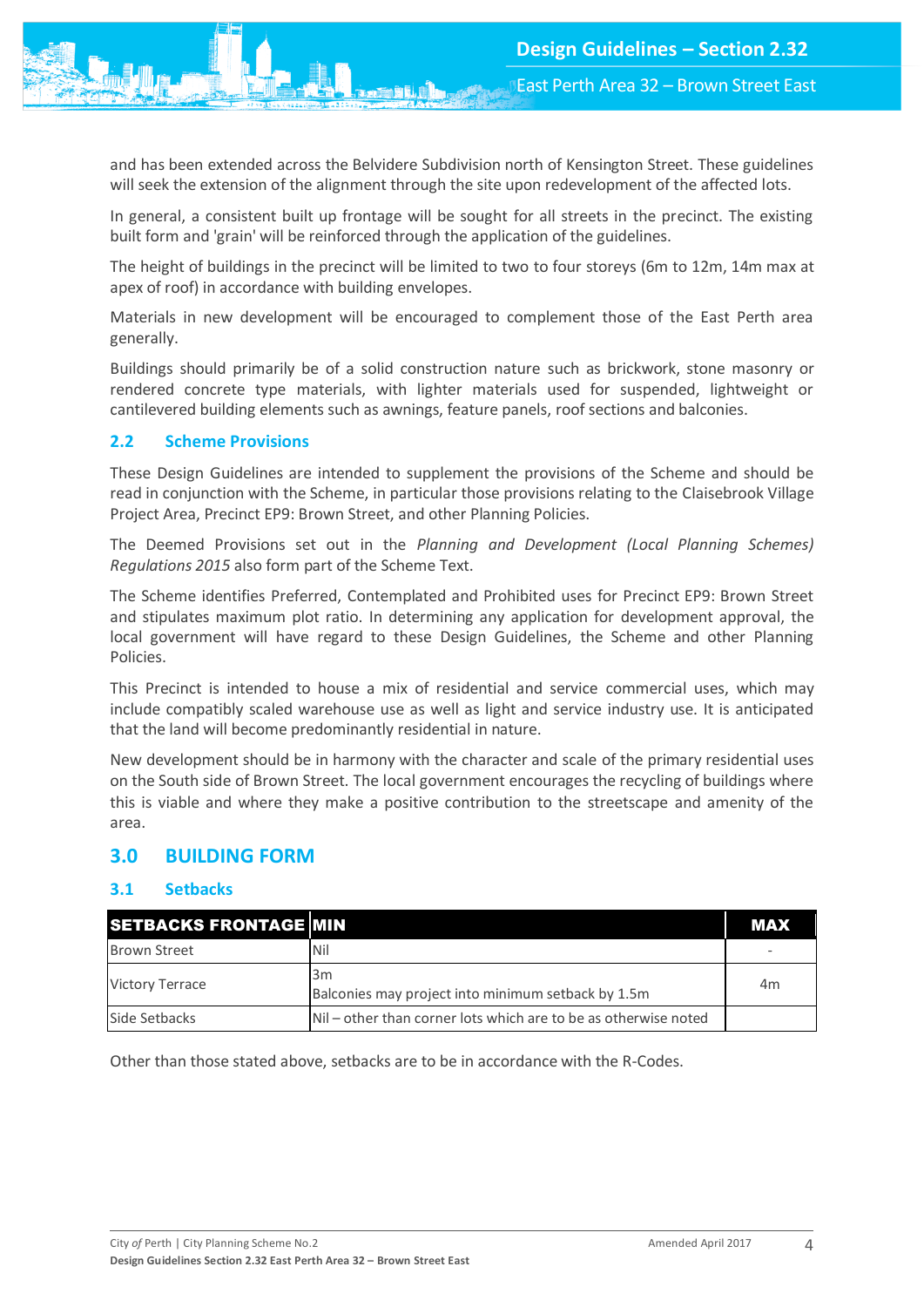East Perth Area 32 – Brown Street East



Figure 2:- Setbacks.

## <span id="page-5-0"></span>**3.2 Building Height**

Building height and bulk will be required to be contained within building envelopes. Only minor projections will be allowed through building envelopes for such items as chimneys, awnings, pergolas, balconies and small portions of bay and dormer windows.

Buildings facing Brown Street can be up to three storeys (9m) at the setback line with building envelopes increasing in height to a maximum of four storeys (14m to the apex of roof).



Figure 3:- Building Envelopes.

#### <span id="page-5-1"></span>**3.3 Parking and Access**

Undercroft or basement parking concealed from public view is preferred, although open air car parking in a landscaped setting at the rear of sites will be considered.

At-grade pedestrian access for all users into buildings is to be provided from street frontages. Safe and attractive pedestrian access into buildings is also to be provided from any car park on site. Generally, one crossover only will be allowed for each lot.

#### <span id="page-5-2"></span>**3.4 Building Character**

Buildings should respect the scale of the street or place and of their neighbours. The buildings should also be sympathetic in scale, massing and proportions to adjacent buildings and those of heritage significance. The opportunity exists to create a strong sense of identity and an innovative inner city style of residential, commercial and mixed use development with interesting facade treatments and roof lines.